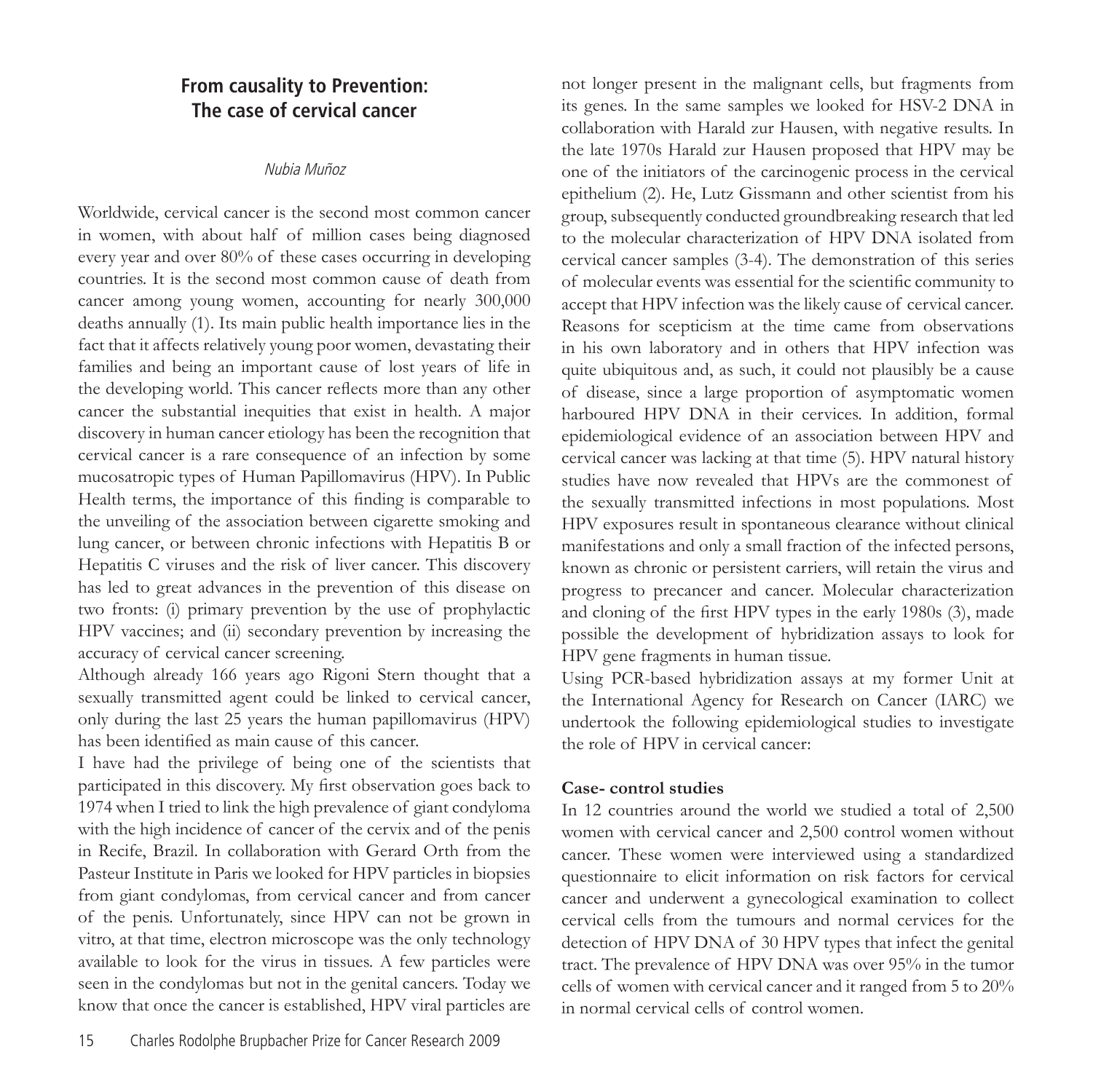These prevalences correspond to Odds Ratios (ORs) of over 100 indicating a very strong association between HPV and cervical cancer. The magnitude of the ORs allowed an epidemiological classification of 15 HPV types as carcinogenic or high-risk types, 12 as low-risk types and 3 types as probably carcinogenic (6-7). This epidemiological classification correlates quite well with the phylogenetic classification based on sequencing of L1 gene.

Our case-control studies also allowed the identification of the following cofactors that acting together with HPV increase the risk of progression from HPV persistent infection to cervical cancer: tobacco, high parity, long term use of oral contraceptives and past infections with herpes simplex virus type 2 and Chlamydia trachomatis. (8-9). In addition, this studies contributed to establish the important role of male sexual behavior in the risk of developing cervical cancer (10-11).

#### **Survey of HPV types in invasive cervical cancers**

Over 1,000 women with invasive cervical cancer from 22 countries around the world were included in this study. HPV DNA detection with PCR-based assays revealed that 99.7% of the cases were HPV-positive. This finding led us to propose for the first time that HPV was not only the main cause of cervical cancer, but also a necessary cause (12). No other cancer has been shown to have a necessary cause.

The above two studies made possible the estimation of the proportion of cervical cancer cases attributable to the main HPV types in the various geographical regions. These estimates are being used to estimate the impact of preventive strategies based on HPV (13).

## **Implications**

The demonstration that infection with certain types of human papillomavirus (HPV) is not only the main cause but also a necessary cause of cervical cancer has led to great advances in the prevention of this disease on two fronts:

(i) In primary prevention by the use of prophylactic HPV vaccines.

Two safe and efficacious prophylactic HPV vaccines have been developed using viral like particles (VLPs); the quadrivalent vaccine (Gardasil) contains VLPs of HPV 16 and 18, responsible for about 70% of cervical cancers, and VLPs of HPV6 and 11 that cause about 90% of genital warts. The bivalent vaccine (Cervarix) contains only VLPs of HPV16 and 18. Both vaccines have been shown to have a high efficacy for the prevention of high-grade precancerous lesions of the cervix (CIN2/3) and this protection has been shown to last at least 5 years (14-16). The quadrivalent vaccine has been shown in addition to prevent high-grade precancerous lesions of the vulva and vagina caused by HPV16 and 18 and genital warts caused by HPV 6 and 11 (14, 16). Universal vaccination of adolescent girls offers a great potential for the prevention of cervical cancer. Both vaccines have been licensed in over 100 countries but their high price limits their accessibility in the countries that need them most; it is hoped that a special price for developing countries could be negotiated with the pharmaceutics companies (17).

(ii) In secondary prevention by increasing the accuracy of cervical cancer screening.

Several studies have shown that HPV DNA detection assays are more sensitive than cytology for detection of high grade precursor lesions of the cervix (CIN2/3) and suggest that they should be used as primary screening test followed by triage with cytology or visual inspection (18). Evidence suggests that if the current HPV vaccines were introduced into developing countries and combined effectively with appropriate secondary cervical screening strategies, the lifetime risk of developing cervical cancer could be reduced as much as 60%. Mathematical models have shown that if the cost per vaccinated girl is less than \$25, HPV16/18 vaccination would be very cost-effective in all 33 Latin American countries (19). The current price of the commercially available HPV tests is also the main barrier for their widespread introduction in developing countries. It is hoped that a fast and inexpensive HPV test developed with funds from the Gates foundation, will shortly be commercially available (20).